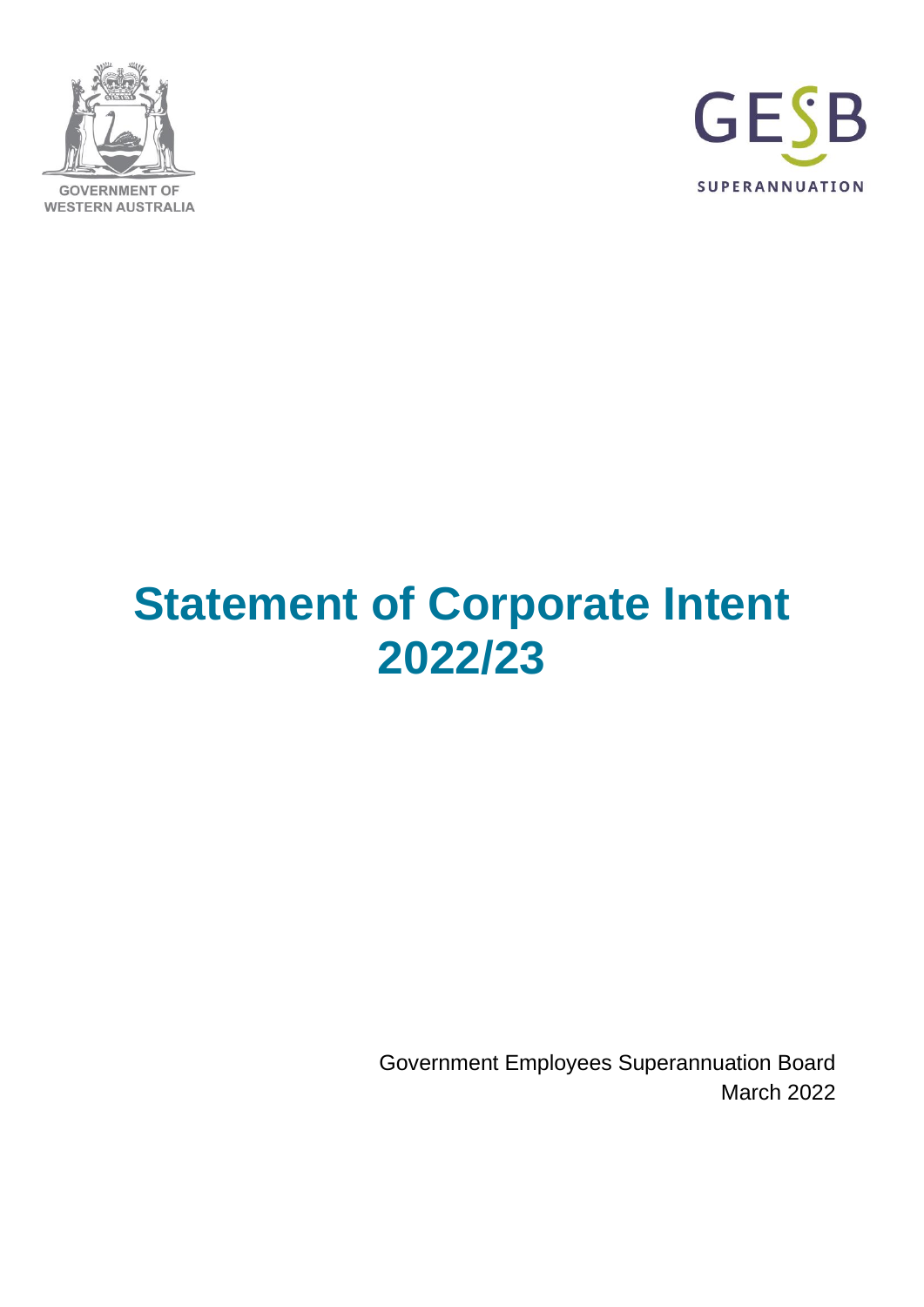# **Table of contents**

| $\mathbf{1}$ .          |                              |  |  |
|-------------------------|------------------------------|--|--|
|                         | 1.1.<br>1.2.<br>1.3.<br>1.4. |  |  |
| 2.                      |                              |  |  |
|                         | 2.1.                         |  |  |
| $\mathbf{3}$            |                              |  |  |
|                         | 3.1<br>3.2                   |  |  |
| $\overline{\mathbf{4}}$ |                              |  |  |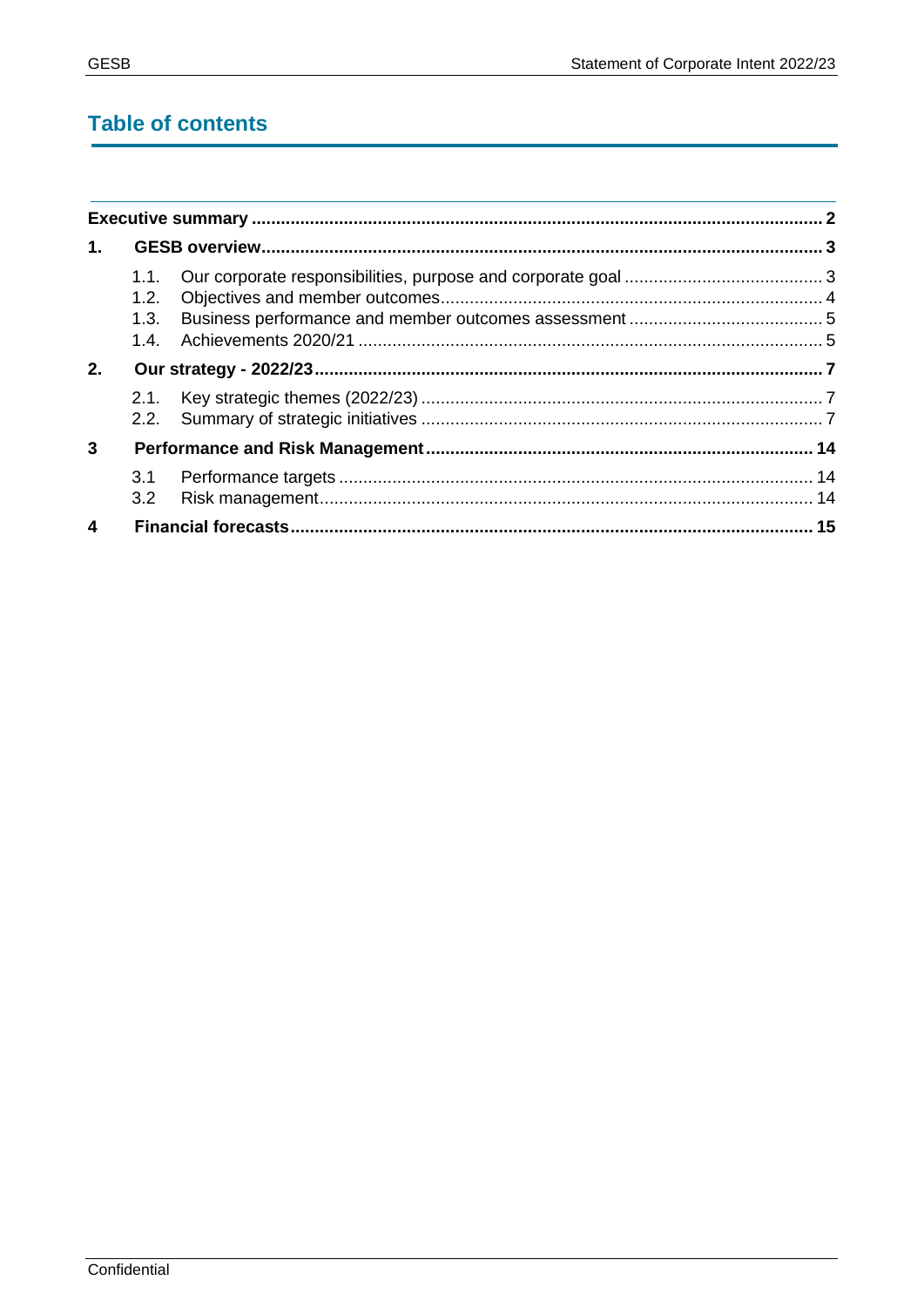# <span id="page-2-0"></span>**Executive summary**

This is the Government Employees Superannuation Board's (GESB's) Statement of Corporate Intent for the 2022/23 financial year. It includes an overview of GESB and its operating environment, key priorities, performance targets and financial forecasts for 2022/23.

As at 30 June 2021, GESB had funds under management (FUM) of \$34.6 billion (bn) with more than 270,000 member accounts for over 245,000 current and former public sector workers<sup>1</sup>.

Our purpose is to *'look after our members' superannuation with excellence'* and our corporate goal is *'improved long-term superannuation benefits for our members'.*

Our purpose, goal, strategic objectives and priorities are determined within the context of our enabling legislation and the Heads of Government Agreement (HoGA) between the State of Western Australia (WA) and the Commonwealth. They are also aligned to the WA Government's Outcomes Based Management (OBM) framework and incorporate Australian Prudential Regulation Authority (APRA) requirements for strategic planning and member outcomes<sup>2</sup>.

We remain committed to continuing to provide high quality, value for money superannuation and retirement products and services that meet our members', employers' and the State's needs.

In 2022/23 we will be focusing resources on addressing the following strategic priorities:

- Implementing relevant Commonwealth Government legislative changes (consistent with the HoGA), in particular the Your Future, Your Super (YFYS) reforms
- Ensuring that our investment performance and strategy meet our objectives and that Environmental, Social and Governance (ESG) factors such as improving corporate disclosure and addressing climate-related risks are considered as part of the investment process
- Continuing to focus on digital strategies to service and engage members and improve the member experience
- Ensuring member outcomes and service standards remain well positioned in comparison to the leading Australian superannuation funds
- Continuing to provide insurance members can rely on, with premiums that don't inappropriately erode member account balances
- Increasing engagement with employers to assist them in effectively and efficiently fulfilling their superannuation obligations
- Ensuring our key service providers are strategically aligned to GESB's objectives and are delivering value for money services to our members
- Retaining high-quality people and maintaining a strong, risk-aware and high-performing culture

Our financial forecasts for 2022/23 show projected fund flows, FUM, budgeted expenses and capital investment required to support the delivery of our strategic priorities. The financial outcomes for future years, including the potential impacts that will flow from the implementation of Commonwealth and State reforms, are in the Strategic Development Plan (SDP).

<sup>1</sup> GESB membership statistics, June 2021

<sup>2</sup> SPS515 – Strategic Planning and Member Outcomes, APRA, August 2019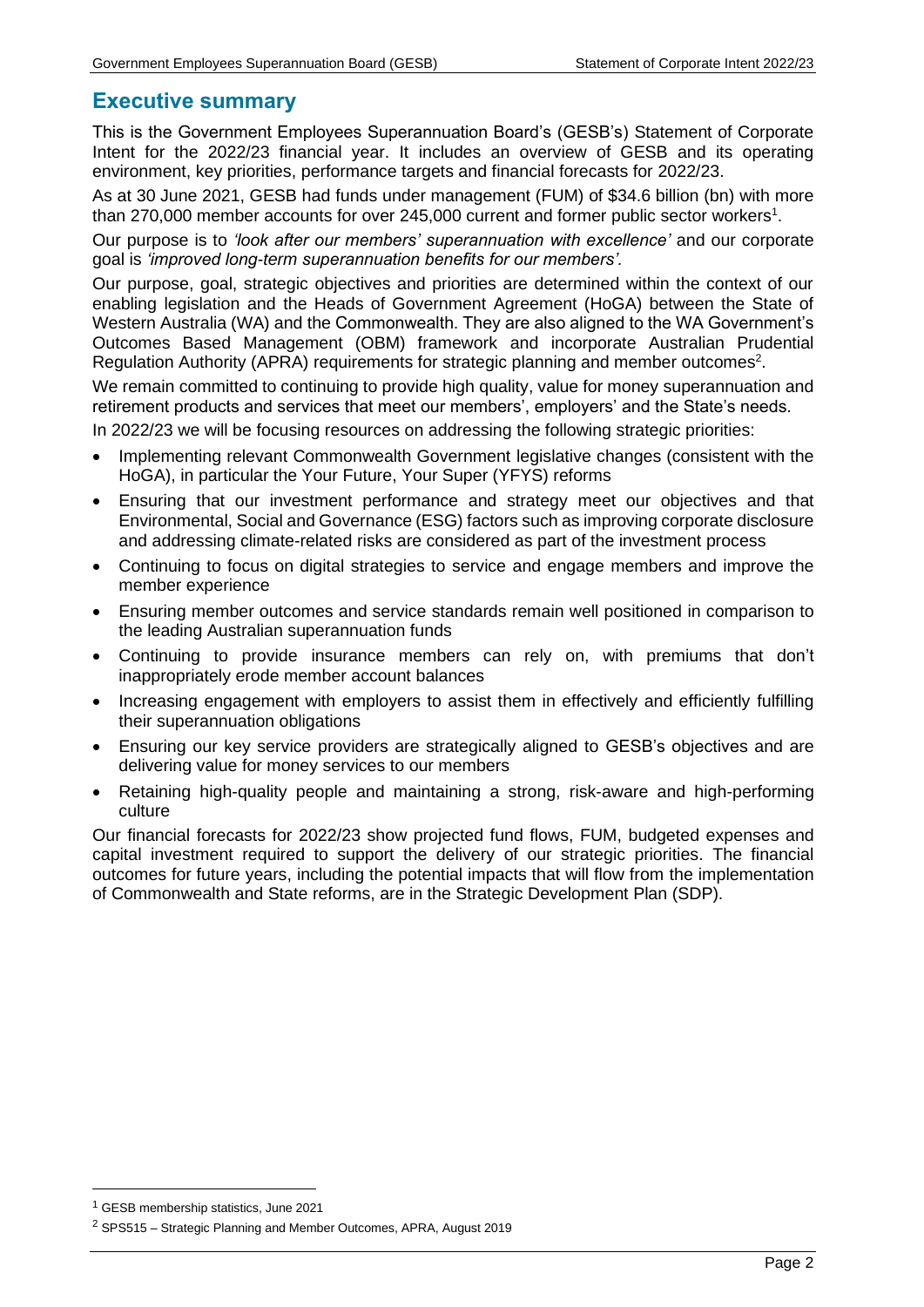# <span id="page-3-0"></span>**1. GESB overview**

GESB is a statutory authority, responsible for administering the superannuation schemes established and continued under the *State Superannuation Act 2000* (SSA), in addition to a number of other defined benefit schemes on behalf of the State. The responsible Minister for GESB is the Treasurer of WA.

The superannuation schemes administered by GESB are Exempt Public Sector Superannuation Schemes (EPSSS). EPSSSs are deemed to be complying superannuation funds for the purposes of Commonwealth superannuation and taxation legislation. However, the schemes are not directly subject to the *Superannuation Industry (Supervision) Act 199*3 (SIS Act) nor is GESB subject to APRA supervision.

GESB's statutory and regulatory framework is principally derived from:

- The SSA and the *State Superannuation Regulations 2001* (SSR)
- Treasurer's Guidelines issued pursuant to the SSA
- The HoGA between the State of WA and the Commonwealth

# <span id="page-3-1"></span>**1.1. Our corporate responsibilities, purpose and corporate goal**

Operating under the SSA regulatory framework, we manage the GES Fund and deliver costeffective and trusted products<sup>3</sup> (including insurance) and services to members, employers and the State.

We manage superannuation accounts and investments for over 245,000 current and former WA public sector employees. We manage an investment portfolio of \$34.6bn of which 89% (\$30.9bn) is managed for members in market-linked schemes, where members bear the investment risk, and \$3.7bn is managed for the State to support its defined benefit liabilities (as at 30 June 2021).

We administer the schemes established under the SSA (SSA schemes) and other defined benefit schemes for the State and provide information and assistance to the Treasurer on superannuation matters. In accordance with the SSA, the GESB Board (the Board) also formulates and gives effect to an investment strategy for the fund to achieve prudent diversification and deliver returns that meet investment objectives. Our investment framework operates in accordance with Prudential Guidelines for Investments issued by the Treasurer.

We are primarily a self-funded agency, though we recover the operational costs of administering the State's defined benefit schemes and other Government related activity, including the cost of Government services, from the Consolidated Account.

Our purpose, goal, strategic objectives and priorities are determined within the context of our enabling legislation and the HoGA between the State of WA and the Commonwealth. They reflect State and Commonwealth policy objectives and GESB's statutory obligation to act, as far as practicable, in the best interests of members in performing its functions. They are aligned to the WA Government's OBM framework and contribute to the government goal of sustainable finances (responsible financial management and better service delivery)<sup>4</sup> and will align with State Government policy and reforms where relevant.

| Our purpose        | To look after our members' superannuation with excellence                                              |  |
|--------------------|--------------------------------------------------------------------------------------------------------|--|
| Our corporate goal | Improved long-term superannuation benefits for our members                                             |  |
| <b>Our focus</b>   | Operational excellence and delivery of well-regarded services<br>and products to members and employers |  |

<sup>3</sup> Member satisfaction survey, Research Solutions, 2020/21

<sup>4</sup> Department of Treasury, Government of WA; Outcomes Based Management; Guidelines for use in the WA Public Sector 2017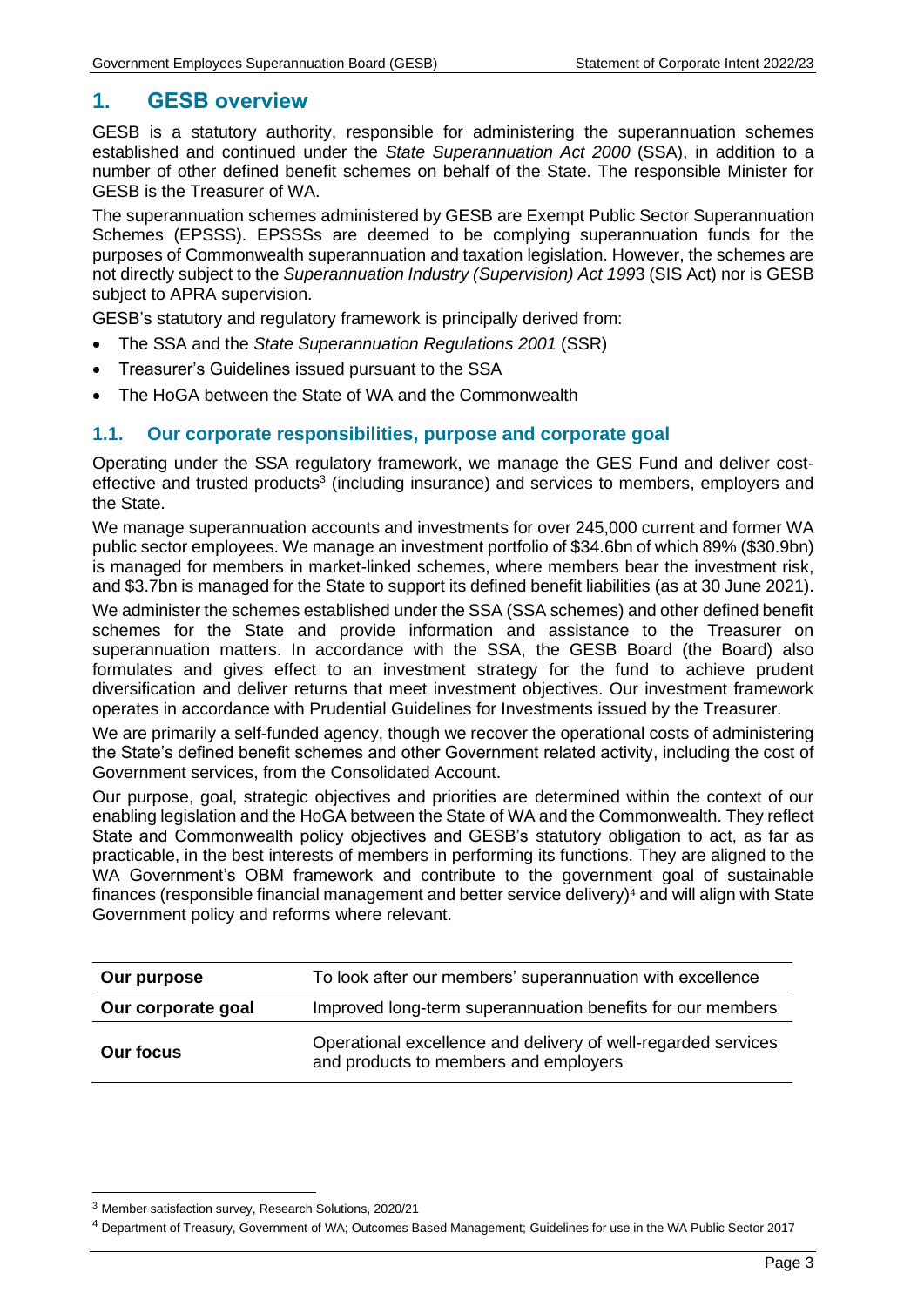# <span id="page-4-0"></span>**1.2. Objectives and member outcomes**

Our strategy is also aligned with the Commonwealth requirements regarding member outcomes<sup>5</sup>.

The Board determines the desired member outcomes and approves strategic objectives that support achieving these outcomes, as well as the sound and prudent management of business operations.

| <b>Strategic objectives</b>              | <b>Description</b>                                                                                                            | <b>GESB member outcomes</b>                                                                                                                                                  |  |
|------------------------------------------|-------------------------------------------------------------------------------------------------------------------------------|------------------------------------------------------------------------------------------------------------------------------------------------------------------------------|--|
| 1. Financial                             | Financial outcomes for<br>members through low                                                                                 | Investment returns that meet<br>investment objectives                                                                                                                        |  |
| outcomes for our<br>members              | fees and delivery of<br>returns that meet<br>investment objectives                                                            | Our fees are in the lowest fee quartile<br>of APRA regulated funds and are<br>competitive against our benchmark<br>funds                                                     |  |
|                                          | A positive experience for<br>our members when they<br>engage with GESB                                                        | Members are satisfied when<br>interacting with GESB                                                                                                                          |  |
| 2. Member<br>experience                  | Give primacy to our<br>members' perspective and<br>be their advocate for<br>appropriate outcomes                              | Members/member representatives are<br>treated fairly and with respect (in a<br>timely manner) and with due regard<br>for their circumstances and the<br>complexity of issues |  |
|                                          | Products that meet<br>members' needs                                                                                          | Our membership is satisfied with the<br>financial products offered by GESB                                                                                                   |  |
|                                          | Value for money products<br>and services that meet<br>members' needs                                                          | Value for money products and<br>services that meet members' needs                                                                                                            |  |
|                                          | Insurance members can<br>rely on                                                                                              | Appropriate insurance cover that does<br>not inappropriately erode members'<br>superannuation balances                                                                       |  |
| 3. Efficient and<br>effective operations |                                                                                                                               | Flexible, easy to use, value for money<br>insurance products that members can<br>rely on                                                                                     |  |
|                                          | Sufficient scale to support<br>continued achievement of<br>member outcomes                                                    | Value for money products and<br>services                                                                                                                                     |  |
|                                          | Supporting employers in<br>meeting their<br>superannuation<br>obligations efficiently and<br>effectively                      | Members are confident their<br>contributions will be paid in a timely<br>manner and benefit payments are<br>accurate                                                         |  |
| 4. Positive culture<br>and stakeholders  | A positive and supportive<br>organisational culture<br>underpinned by strong<br>values and highly<br>regarded by stakeholders | Staff are motivated/engaged to deliver<br>member outcomes and members'<br>assets are safe-guarded and<br>protected responsibly                                               |  |

<sup>&</sup>lt;sup>5</sup> Treasury Laws Amendment (Improving Accountability and Member Outcomes in Superannuation Measures No. 1) Bill 2019, April 2019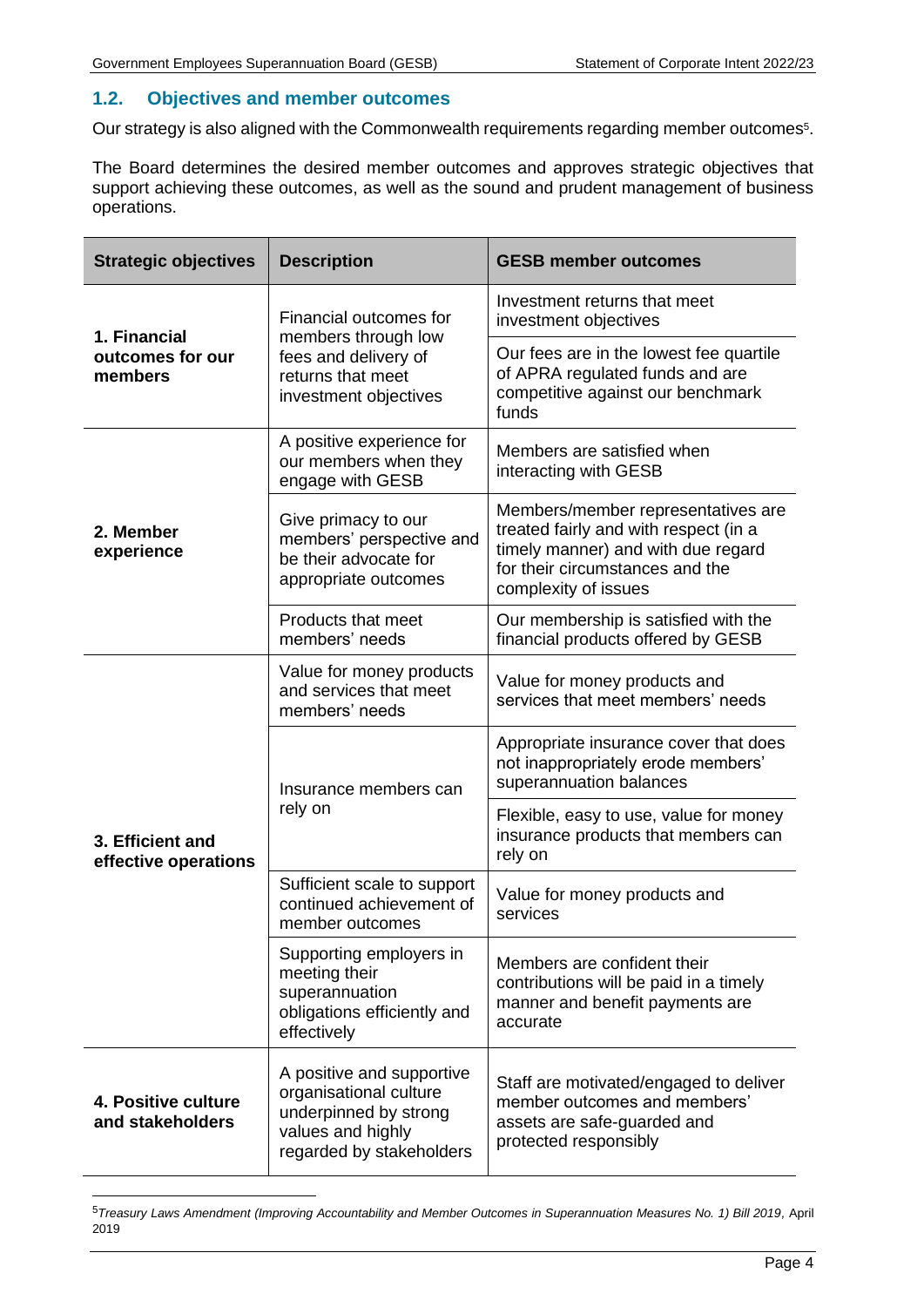# <span id="page-5-0"></span>**1.3. Business performance and member outcomes assessment**

Aligned to the Commonwealth's accountability and member outcomes measures, the Board conducts an annual business performance review (BPR) and member outcomes assessment (MOA). The BPR assesses our performance against our strategic objectives across our business operations and the MOA assesses whether our members' financial interests are being promoted in the product they hold. Key performance areas include investment performance, fees, services and benefits, insurance cost and product design. Findings in these reports are used as the basis for taking action to improve our member outcomes.

The 2021 BPR and MOA confirmed we achieved our targeted member outcomes for most measures in 2020/21. A summary of the annual MOA was published on the GESB website in March 2022.

Performance against our objectives is reported in the Quarterly Performance Report to the Treasurer.

# <span id="page-5-1"></span>**1.4. Achievements 2020/21**

Overall, we continue to perform well and are valued by members and employers:

- GESB was recognised as a Top 20 'Best Practice' agency by the Office of the Auditor General for the 2020/21 financial year
- Member satisfaction with the service remained extremely high over the 2020/21 financial year at 91%, with 82% of surveyed members scoring GESB 8 to 10 out of 10<sup>6</sup>
- Employer satisfaction with the service provided by GESB for 2020/21 remained extremely high with 94% rating their satisfaction 6 to 10 out of 10 (84% rating 8 to 10 out of 10)<sup>7</sup>
- Staff satisfaction remained strong at 81%<sup>8</sup>

The following initiatives were successfully implemented during 2020/21:

#### **ESG commitment**

In June 2021, the Board committed to transition the investment portfolio to net zero carbon emissions by 2050, with an interim target to reduce carbon emissions of the listed equity portfolio by 35% by 2030.

#### **Fee reductions – GESB Super members**

As part of our continuing commitment to efficient operations and providing cost-effective products to members, the percentage-based administration fee for GESB Super accounts was reduced from 0.2% p.a. to 0.16% p.a. with effect from 1 October 2021. Our fees are positioned in the lowest fee quartile in the industry<sup>9</sup>.

#### **Fee Rebate – West State Super (WSS) members**

The SSR were amended to allow the Board to transfer amounts from reserves to member accounts to ensure that our reserves are maintained within the parameters set by our reserving policy and consistent with the Treasurer's Guidelines. In November 2021, excess reserves were distributed to WSS members to bring the WSS Accumulation General Reserve (AGR) in line with target levels.

# **Accessibility**

Our Digital Communications Specialist, Jane Ots, was awarded the 'Accessibility Person of the Year' at the 2021 Australian Access Awards in recognition of her continued commitment to providing our members with access to information about their superannuation options and entitlements, regardless of impairment. GESB was also recognised with nominations for 'Government website of the year' and 'Accessibility initiative of the year' for our ['Selecting your](https://www.gesb.wa.gov.au/members/stand-alone-pages/selecting-your-investment-plan-tool)  [investment plan' tool.](https://www.gesb.wa.gov.au/members/stand-alone-pages/selecting-your-investment-plan-tool)

<sup>6</sup> GESB Member Services Satisfaction Research, Research Solutions, 2020/21

<sup>7</sup> GESB Employer Services Satisfaction Research, Research Solutions, 2020/21

<sup>8</sup> GESB Employee Satisfaction Survey, GESB Human Resources, April 2021

<sup>9</sup> SuperRatings SMART database, February 2022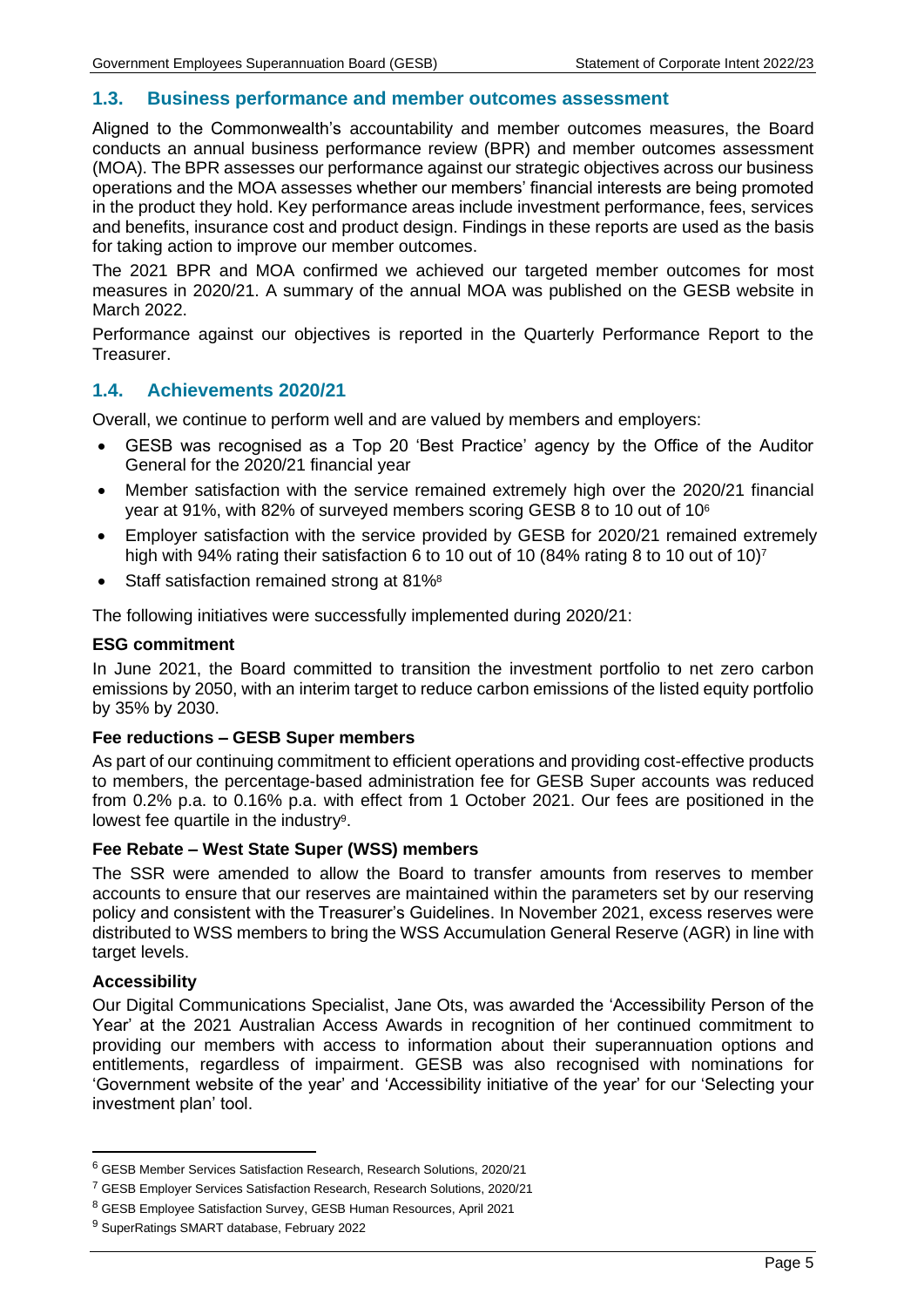# **Retirement Options Service (ROS) improvements**

In October 2021 we introduced virtual ROS appointments for members who live remotely or who are unable to attend in person. We also reduced the cost to members of a ROS appointment.

## **COVID-19 early access to Super**

Members were able to access up to \$10,000 of their super tax free during the second tranche of the Commonwealth COVID-19 early release scheme. During the period 1 July 2020 to 31 December 2020 more than 10,140 members made application for an early release payment, with approximately \$86.5 million in benefits paid out. On average, benefits were paid within 3.5 business days, with 94% of all payments being made within five business days.

# **Secure Members Online (MOL) portal rebuild**

Our secure MOL portal is key to achieving our objective of delivering a positive and efficient member experience through digital channels. The MOL portal rebuild project commenced in April 2021, including the procurement of service providers and technology to significantly enhance our online member experience. The planned go-live of our new portal is July 2022.

# **Annual member meeting (AMM)**

A requirement of the member outcomes legislation is for funds to hold an AMM to discuss key aspects of the fund and to provide members with a forum to ask questions about the fund's performance and operations. We held our first AMM in November 2021, utilising the June 30 statement mailout (in September 2021) to notify members of the meeting.

#### **Enhancing insurance**

We negotiated with our Insurer, AIA Australia, to implement a number of enhancements to the insurance we provide to our GESB Super and WSS members. These included extending the age that members can be insured for Salary Continuance Insurance (SCI) and Total and Permanent Disability (TPD) insurance to age 67 years, aligning with Age Pension age.

We also provided special conditions cover to eligible members, the majority of whom were initially employed as 'casual' with their employer and who later became 'non-casual'.

#### **Financial hardship and compassionate payment requests**

In collaboration with the Link Group (Link) administration team we completed a comprehensive review of our processes, communication materials and forms for financial hardship and compassionate grounds early release applications to make this process easier and more streamlined for members who are already in a situation of considerable distress.

#### **Binding death nominations (BDNs)**

Regulations providing for GESB to accept BDNs were enacted in 2020/21. GESB implemented non-lapsing nominations in October 2021. Lapsing nominations will be implemented in late 2022.

# **Reconciliation Action Plan (RAP)**

In November 2020 we launched our second 'Innovate' RAP. This RAP outlines our efforts to continue developing and strengthening relationships, influencing stakeholders and meeting the needs of Aboriginal and Torres Strait Islander peoples with superannuation programs, work experience and employment opportunities.

In 2020/21 we partnered with Wunan Foundation to deliver resources to regional Aboriginal and Torres Strait Islander students and participated in the Financial Counsellors' Association of WA Kimberley Forum in Broome to provide financial counsellors with relevant information to support our Aboriginal and Torres Strait Islander members who live in the regions. We also partnered with First Nations Foundation to provide our Aboriginal and Torres Strait Islander members with access to a financial literacy program at no charge to them.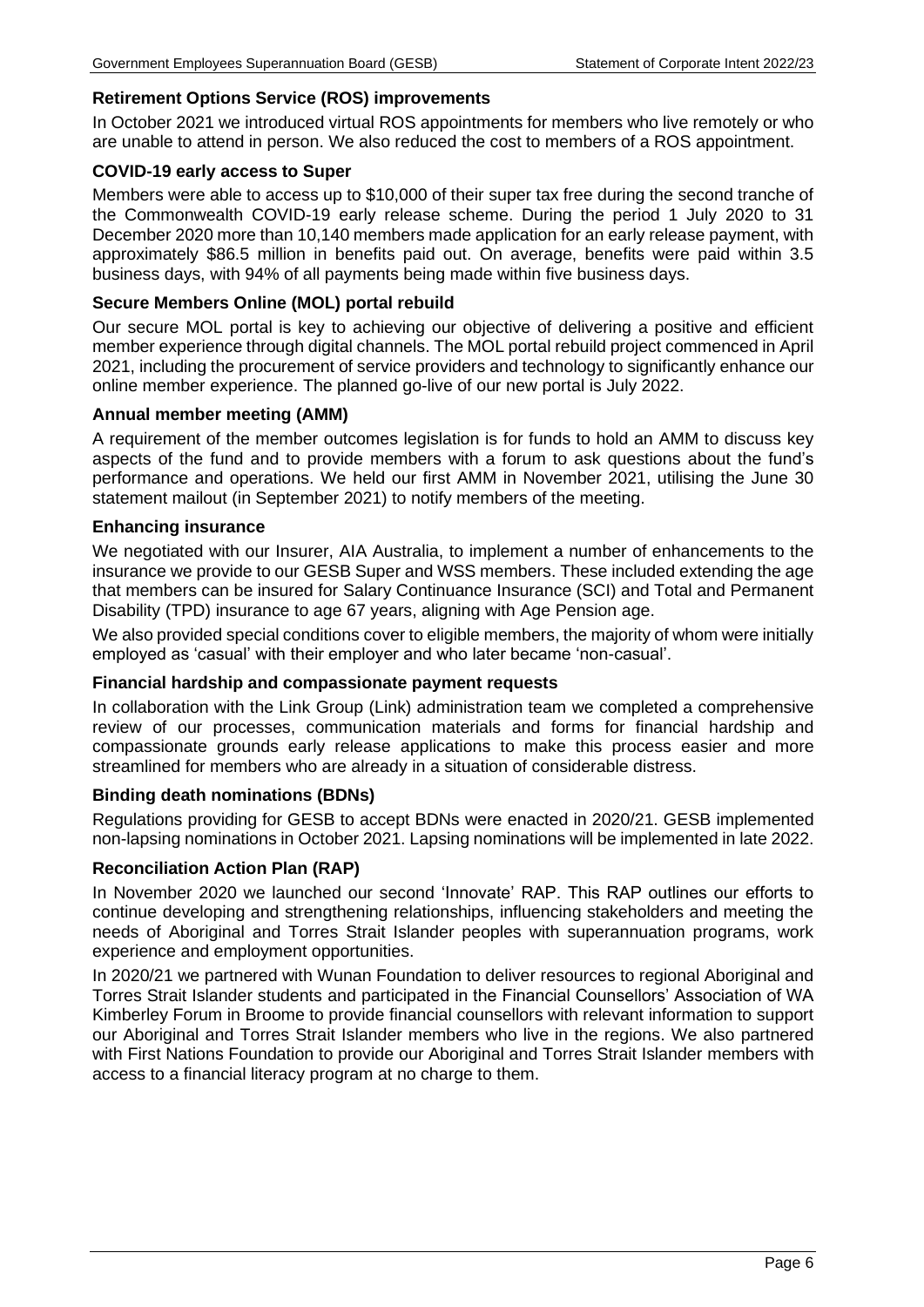# <span id="page-7-0"></span>**2. Our strategy - 2022/23**

In 2022/23, we remain committed to providing high quality, value for money superannuation and retirement products and services that meet the needs of our members, employers and the State in a responsible manner.

Our strategy focuses on initiatives that enhance our members' experience and consistently deliver quality outcomes for members. We will continue to build our digital capability to improve efficiency and meet the evolving needs and expectations of members and employers.

We will also ensure that we are continuously positioned to be a trusted provider of superannuation products and services to WA public sector employees and a high-quality advisor to the State in relation to superannuation policy.

# <span id="page-7-1"></span>**2.1. Key strategic themes (2022/23)**

Our strategic themes are reviewed and adjusted annually by the Board following review of industry trends and legislative changes in our operating environment and GESB's forecasts.

| Key strategic themes   |                                                                                                                                                                                                                                   |  |  |  |
|------------------------|-----------------------------------------------------------------------------------------------------------------------------------------------------------------------------------------------------------------------------------|--|--|--|
|                        | Ensuring we focus on delivery of identified member outcomes is<br>critical, including:                                                                                                                                            |  |  |  |
|                        | investment performance that meets objectives<br>$\qquad \qquad \blacksquare$                                                                                                                                                      |  |  |  |
| <b>Member outcomes</b> | member services that meet members' continuously evolving<br>$\overline{\phantom{0}}$<br>expectations                                                                                                                              |  |  |  |
|                        | treating members fairly and with respect regardless of channel or<br>$\qquad \qquad \blacksquare$<br>reason for engagement                                                                                                        |  |  |  |
| <b>ESG</b>             | We will continue to develop our ESG policy, maintaining focus on<br>members' best financial interests                                                                                                                             |  |  |  |
|                        | <b>People and culture:</b> Maintaining a positive, high-performing<br>culture is critical to delivering on our business objectives and<br>member outcomes                                                                         |  |  |  |
| <b>Culture and</b>     | <b>Regulations/legislation:</b> We will review our long-term strategy<br>and future operating model in consultation with key stakeholders<br>in light of the proposed YFYS superannuation reforms                                 |  |  |  |
| governance             | Third party providers: Strong contract management and<br>cultural alignment with our third-party providers is critical to<br>ensure high quality services are maintained and we continue to<br>deliver value for money to members |  |  |  |
|                        | Data and technology: Maintain current focus on monitoring<br>and mitigating risks around data security and cyber fraud                                                                                                            |  |  |  |

# <span id="page-7-2"></span>**2.2. Summary of strategic initiatives**

#### **Objective 1: Financial outcomes for members**

# **1.1. Financial outcomes for members through low fees and delivery of returns that meet objectives**

## **1.1.1. Investment returns that meet objectives**

# • **Strategic asset allocation (SAA)**

The main determinant of investment performance is the SAA – the long-term allocation of assets between broad asset classes (equities, cash, property, etc) – for each investment option. This allocation has a major impact on the risk and return profile of each investment option within the fund. SAAs are reviewed on an annual basis.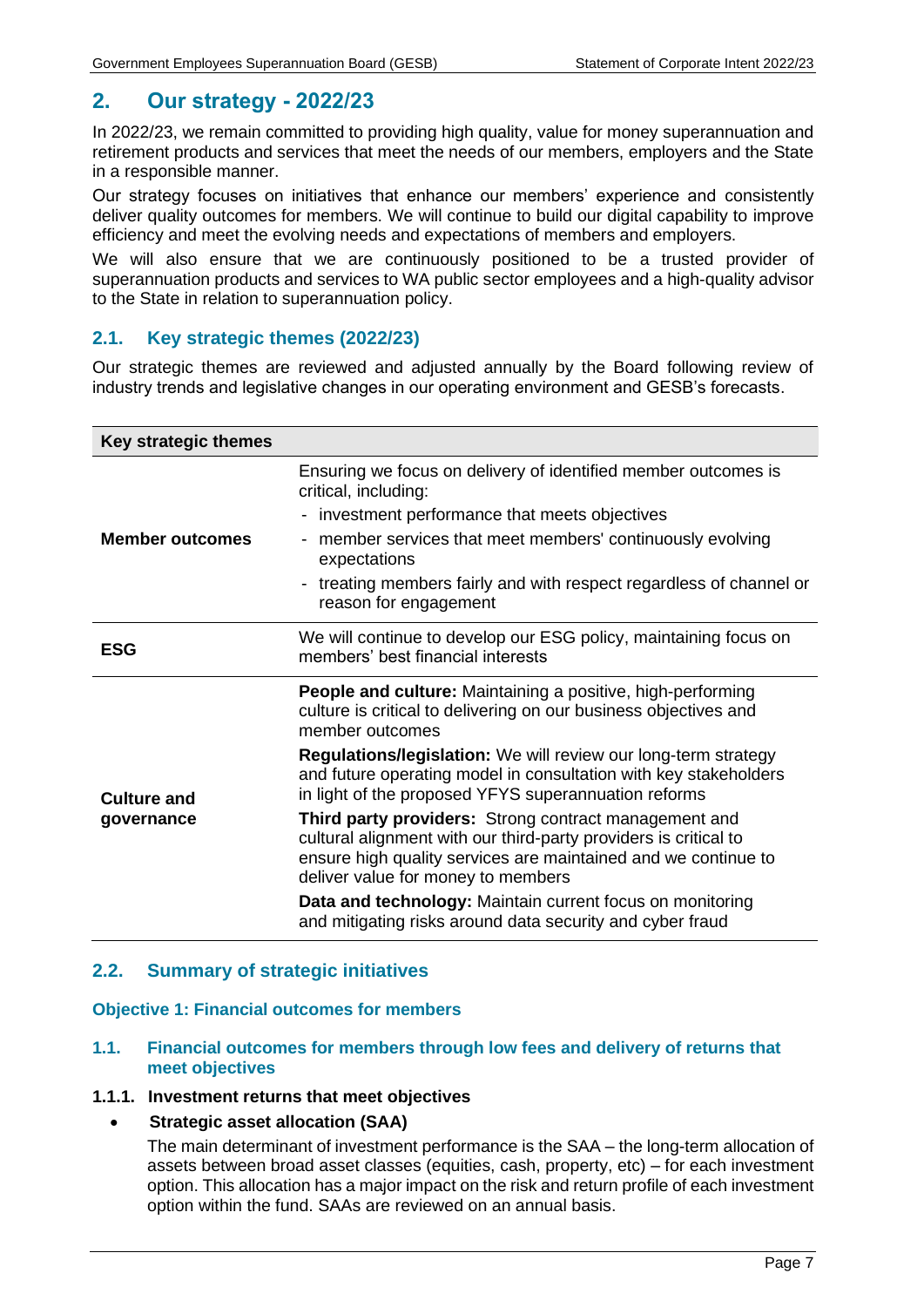# • **Asset class review**

Regular reviews of each asset class are undertaken, taking into account the appropriateness of the asset class composition, the spread of the risk in the portfolio and the distribution of risk across investment managers and strategies.

# • **ESG policy**

ESG factors can impact long-term risk-adjusted returns, so it is important to understand material ESG risks and opportunities and integrate them into the investment process. As such we have integrated ESG considerations throughout our investment process, including consideration of climate-related risks in formulating our investment strategy and asset class structures. A commitment has been made to transition the investment portfolio to net zero carbon emissions by 2050, including a commitment to reducing the carbon intensity of the listed equity portfolio by 35% by 2030. A range of additional ESG initiatives will also be considered, including an ESG-focussed investment choice option.

# **1.1.2. Investment risk management framework**

• We have implemented an investment risk management system to assist with the identification, measurement, monitoring and management of investment risks. The key objectives of the system include to better understand the level and composition of key risks within each investment option and the fund's investment portfolio as a whole.

# **1.1.3. Fees below median and charged on a cost recovery basis**

# • **Pricing reviews**

Pricing for our market-linked superannuation and retirement schemes is determined by the Board based on regular reviews of each scheme's financial position. The aim is to ensure that the level of fees and charges meets our pricing principles, which include providing value for members through fair and equitable pricing while maintaining appropriate levels of reserves, taking into account relevant legislative and regulatory obligations and aiming to minimise cross subsidisation between schemes.

| <b>Plan</b>                                                     | <b>GESB</b> fee | <b>Industry</b><br>median <sup>10</sup> |
|-----------------------------------------------------------------|-----------------|-----------------------------------------|
| WSS default plan (\$50,000 balance)                             | \$321           | \$529                                   |
| GESB Super default plan (\$50,000 balance)                      | \$411           | \$529                                   |
| Retirement Income Allocated Pension<br>(\$250,000 balance)      | \$1,375         | \$2,788                                 |
| Retirement Income Term Allocated Pension<br>(\$200,000 balance) | \$1,420         | N/A                                     |

GESB's fees are currently below industry medians. At February 2022 they were:

# **Objective 2: Positive member experience**

# **2.1. A positive experience for members when they engage with GESB**

# **2.1.1. Services to members**

We recognise that member and community expectations relating to the delivery of superannuation and financial services continue to evolve. We are committed to continuous improvement in our tools, systems and processes to ensure that members can interact with GESB via a range of channels and are serviced in an efficient, timely and informed manner.

We provide a range of member information and support services, for example the GESB website and the MOL secure portal, Insurance Claims Consultants (ICC), Member Services Centre (MSC), Live online chat, ROS, seminars and webinars. The majority of these are provided by GESB's outsourced provider, Link, and service standards and measures have been put in place to ensure the level of service provided remains high.

<sup>10</sup> SuperRatings SMART database, February 2022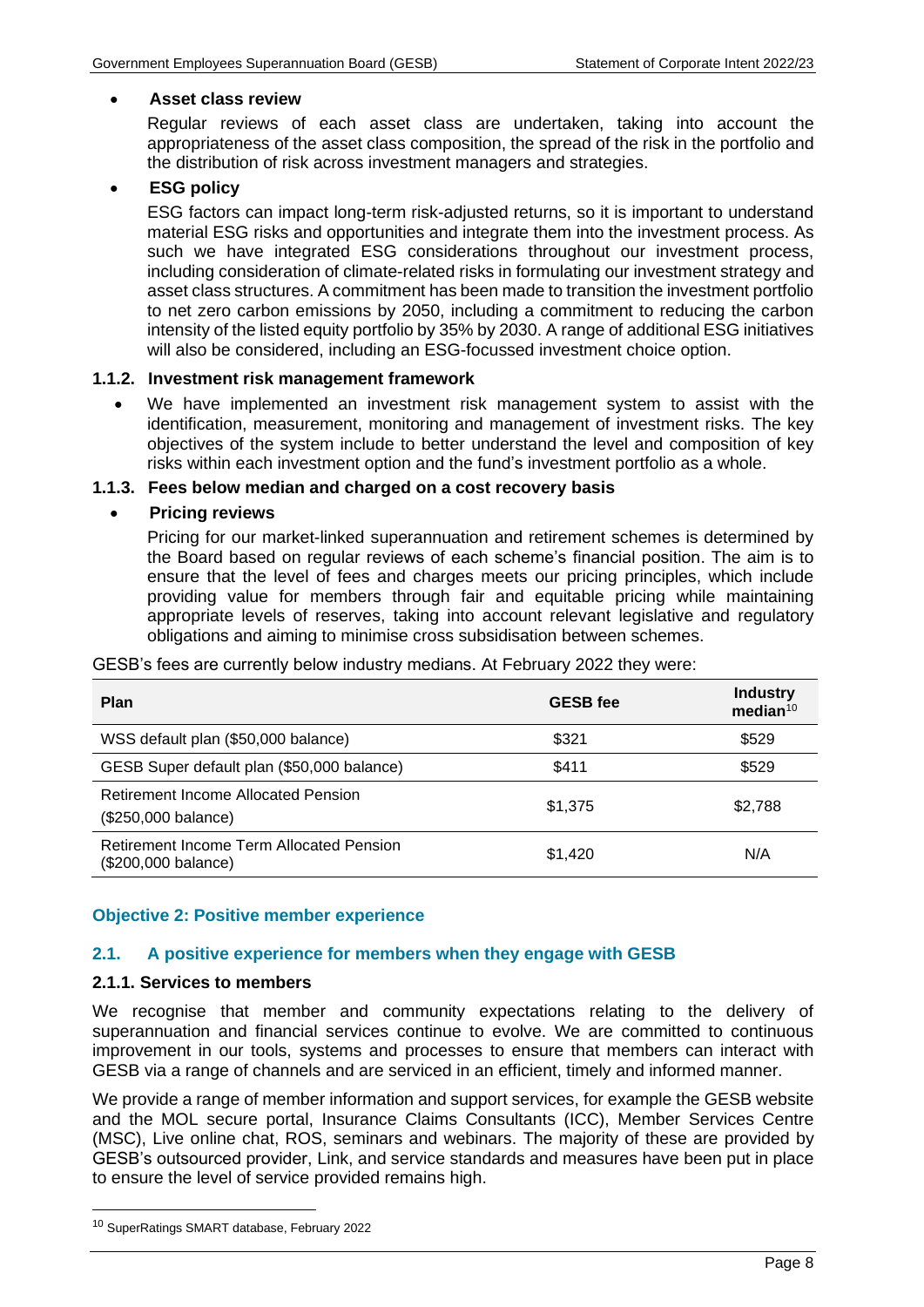#### • **Service level improvements**

Member expectations regarding responsiveness to requests are increasing. To meet member expectations and ensure we are competitive with respect to services provided across the superannuation industry, we are reviewing processing times for benefit payments with Link with a view to reducing the service standard from ten to five days.

# **2.1.2 Communication**

We will continue to encourage members to engage with their superannuation and make informed choices through targeted, timely and relevant communication that is aligned to their five main superannuation related information needs (insurance, choosing a fund, choosing an investment plan, contributing to your super and retirement).

# **2.1.3 Digital engagement**

A key strategic focus is increasing our use of technology to better engage with and service our members. We will continue to improve the efficiency and effectiveness of the digital channel as a self-service, information distribution and communication tool. This will increase the efficiency of member interactions with GESB and member awareness and engagement with superannuation.

Our vision is to have digital as the first, and often only channel members use to support their information needs, allowing them to transact and interact easily with GESB to improve their longterm superannuation outcomes.

We currently issue member statements and statement summaries electronically by default, and are providing information, forms and online tools such as calculators and videos as part of our digital strategy.

# • **New MOL**

The MOL portal is key to achieving our objective of delivering a positive and efficient member experience through digital channels. The aim is for MOL to be the central access point used by members for information, transactions, and communication. This will be achieved by enhancing our systems to include an online document centre, online form capability and more personalised information.

We are currently implementing a new MOL solution to enable us to deliver on members' rising expectations and align with prevailing industry standards.

# • **Default eCommunication**

We have implemented electronic communication by default for compliance-related documents, including statements, and are increasingly using electronic delivery for other member correspondence such as confirmations of investment switches and contributions received. The new MOL will include an online document centre and automated eCommunication, and the implementation of online forms will be progressed following the implementation of an authentication tool within MOL.

#### • **Positioning strategy**

The positioning strategy will determine GESB's overall value proposition and our positioning for different segments and stakeholders. This includes research to identify the attributes most important to members. The aim is to build GESB's reputation and position us as the fund of choice for WA public sector workers, including new and retiring public sector employees.

# • **'Voice of the member' program**

We continue to analyse the experience that different cohorts of members have with us to identify service provision enhancements. To identify gaps and service improvement opportunities we are implementing a 'Voice of the member' program and analysing member feedback from a variety of sources, including market research, complaints and 'Contact us' feedback.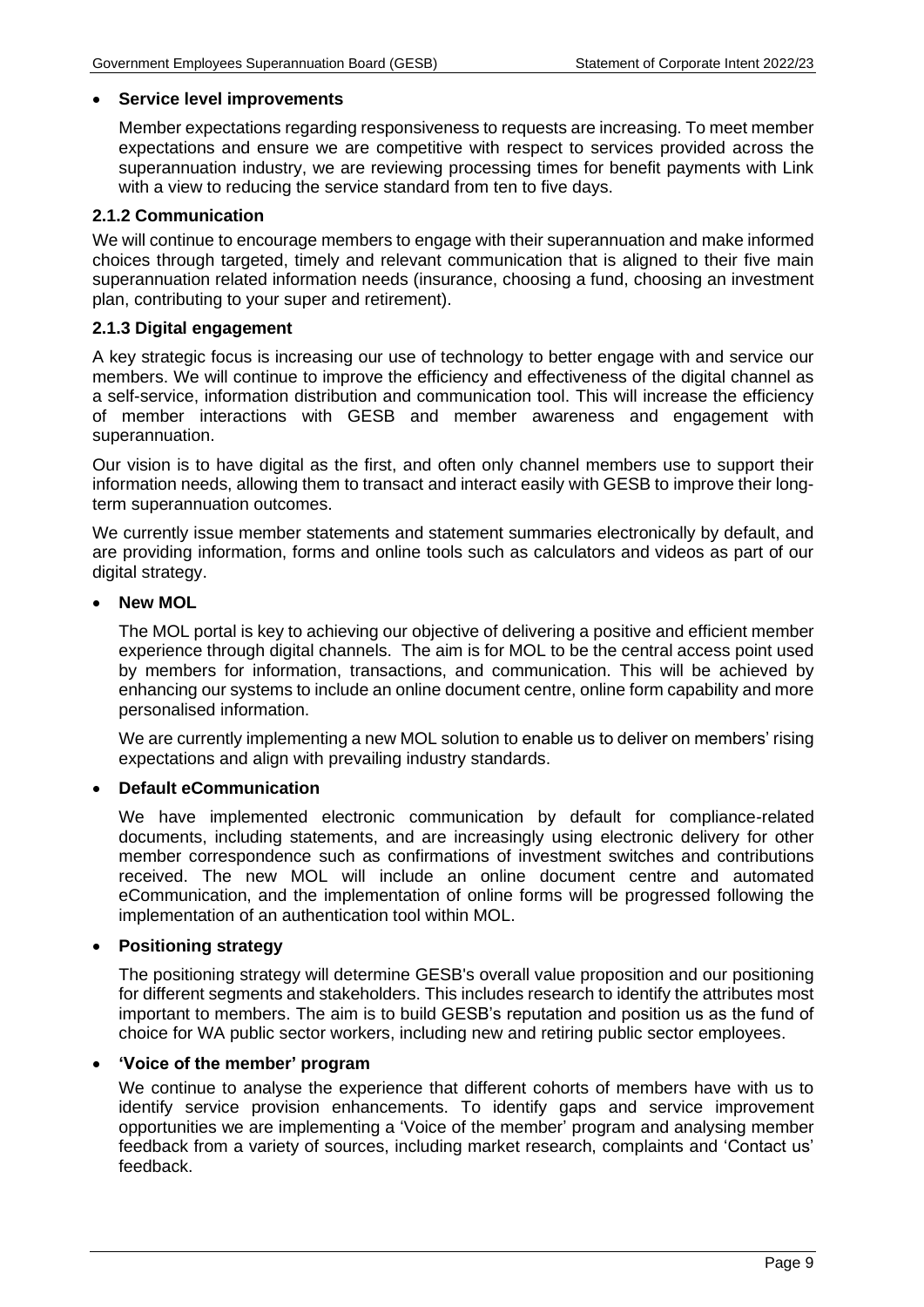# **2.2. Give primacy to our members' perspective and be their advocate for appropriate outcomes**

Our focus is on improving support and services for members when they are in vulnerable positions, for example when making requests on financial hardship and compassionate grounds. We are also committed to ensuring all our information and content is accessible to all members and are building this requirement into all initiatives.

# **2.2.1 Aboriginal and Torres Strait Islander members**

Our vision for reconciliation is to engage with Aboriginal and Torres Strait Islander peoples in ways that will meet their needs and help to improve superannuation outcomes. We recognise that building strong, respectful partnerships with Aboriginal and Torres Strait Islander peoples and communities is essential in achieving reconciliation.

The focus of our 'Innovate' RAP is to work together with Aboriginal and Torres Strait Islander stakeholders to create tangible outcomes in our workplace, our community, our communications and the services we provide.

Key initiatives for this plan include establishing and maintaining mutually beneficial relationships, improving our processes and communications to remove barriers, improving employment outcomes and increasing supplier diversity.

Our next RAP will be developed this year with an aim to achieve Reconciliation Australia's endorsement.

# • **Financial counsellors**

We have formed a partnership with the Financial Counsellors' Association of WA, which helps Aboriginal and Torres Strait Islander peoples and others who are experiencing financial difficulty. This partnership helps us understand the issues these members or their representatives face when they interact with us and how we can improve the experience.

# **2.2.2 Complaints**

Although we receive low numbers of complaints, complaints are a key source of information regarding members' experience with GESB. To understand emerging trends and drivers of complaints more fully, we implemented a comprehensive complaints management system in 2021.

# **2.2.3 Diversity and inclusion**

We are committed to providing services to the diverse community of WA, including people with disabilities, Aboriginal and Torres Strait Islander peoples, and culturally and linguistically diverse (CALD) people in a fair and non-discriminatory manner. Our Workforce and Diversity Plan has been developed to align with and support the achievement of our strategic objectives. Initiatives identified in this plan will be implemented throughout the reporting period, including the development of effective tools to provide a regular update to the Board and key stakeholders on our progress in delivering on key outcomes of the plan.

# **2.2.4 Multicultural Access Plan (MAP)**

Our MAP 2020-2023 was developed to provide a framework to support our commitment to multicultural access and inclusion in the way we work and in the outcomes we deliver in line with our purpose and values. An important part of this is ensuring we can engage and communicate effectively with CALD people, both internally and externally. Initiatives identified in this plan will be implemented throughout the reporting period. GESB has reviewed and updated its recruitment process to ensure the process provides opportunities for CALD people to apply. GESB has also increased its visibility by engaging with external community associations via the Office of Multicultural Interests.

# **2.2.5 Financial hardship and compassionate grounds payment requests**

We are continuing the review of our processes, communication materials and forms in collaboration with the Link administration team to streamline financial hardship and compassionate grounds early release applications, to make this an easier process for members who are already under considerable distress. A new compassionate release application pack aimed at simplifying the process for members was implemented in early 2022.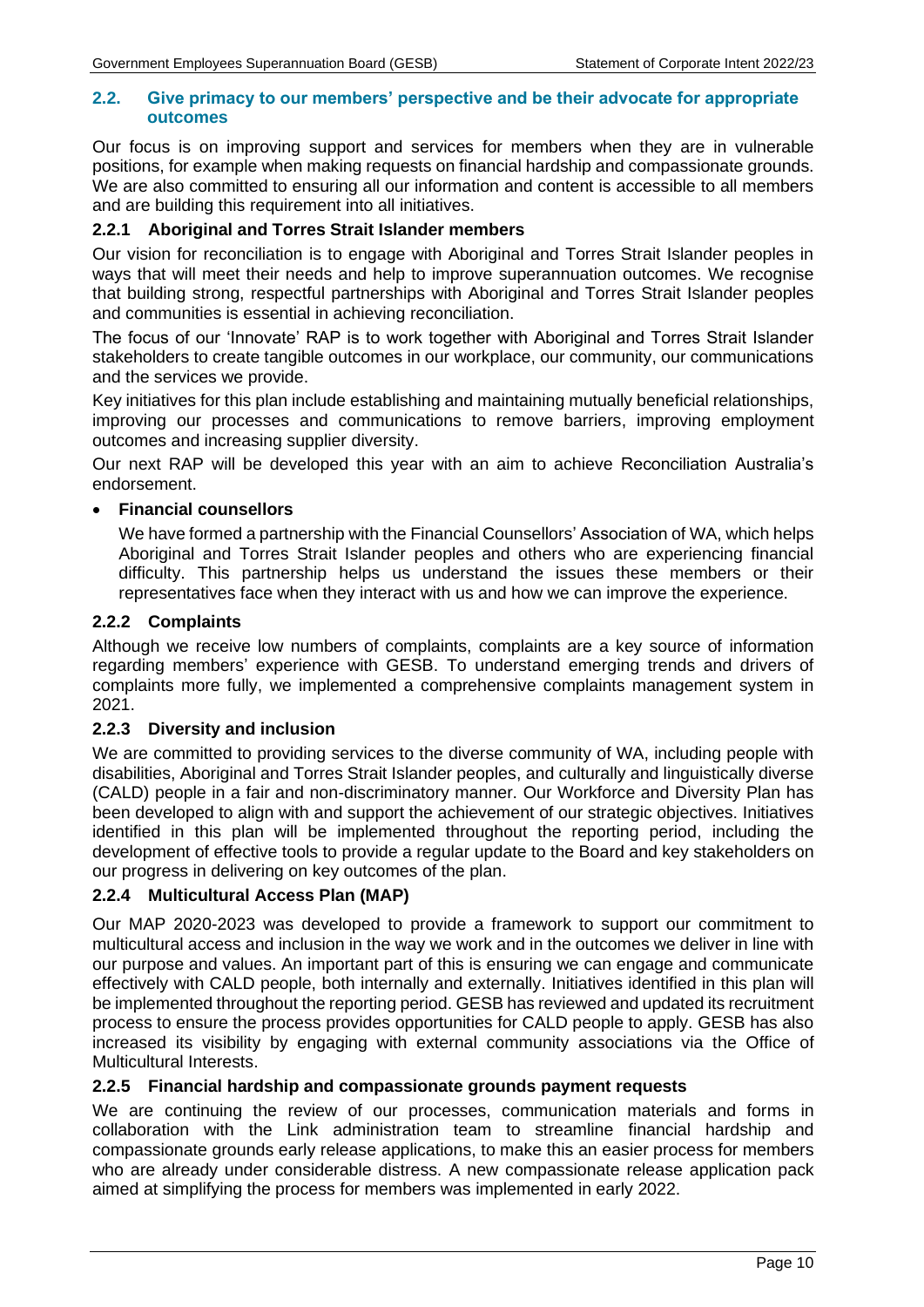# **2.3. Products that meet members' needs**

# **Our membership is satisfied with the products offered by GESB**

Under our corporate purpose to be an excellent provider of superannuation, we focus on providing high quality, value for money default products and services. Implementation of new products is typically only in response to legislative or regulatory change. However, we do monitor product performance and strategy to ensure we continue to meet member needs and are aligned to Commonwealth retirement income policy.

GESB's default plans for WSS and GESB Super are aligned to the requirements set out in the WA Treasurer's Stronger Super Guidelines, which are due to be updated to reflect the Commonwealth's Improving Accountability and Member Outcomes legislative changes. The annual member outcomes assessment replaced the scale assessment from 2020/21 as part of these member outcomes legislative changes.

#### • **Binding death nominations (BDNs)**

BDNs allow members to nominate one or more dependents or legal representatives as the beneficiary of their death benefit, without the need for the benefit to transition through their estate. The SSR were amended in 2021 to allow GESB members to nominate death benefit beneficiaries and where no nomination exists, require payment of GESB benefits to the executor or administrator of the member's estate.

We implemented non-lapsing binding death nominations in 2021 and will offer lapsing nominations in October 2022.

#### **Objective 3: Efficient and effective operations**

# **3.1. Value for money products and services that meet members' needs**

Provision of cost-effective products and services requires constant improvement in operating efficiency, combined with maintenance of economies of scale. A key focus for GESB is to continue to provide 'value for money' to members and the State Government through a disciplined approach to operating costs.

#### **3.1.1. Management of key services provider contracts**

Effective management of the major administration contract with Link is important to ensure GESB's objectives of ensuring 'value to members' and 'maintenance of service levels to members and employers' continue to be realised. Work on reviewing this contract has commenced as it is due to expire on 30 June 2024.

In addition to the administration contract with Link, we have other material supplier contracts for insurance services, asset consulting and global custody services, which are managed efficiently and effectively to deliver value to GESB and our members.

#### **3.2. State and Commonwealth reforms**

#### **3.2.1. Implementation of relevant State and Commonwealth reforms**

The following superannuation reforms have been reviewed with respect to relevant impacts and where appropriate, initiatives will be implemented in response to the reforms. Other Commonwealth and State legislative or regulatory changes will also be assessed regarding potential impacts on GESB.

YFYS reforms

The YFYS changes implemented by the Federal Government applied to all regulated superannuation funds from 1 July 2021, except for the industry-wide 'stapling' of superannuation accounts to employees, which commenced on 1 November 2021.

We will continue to review the implementation of the YFYS reforms and ensure compliance with measures over time to the extent that they are practical and relevant.

• Treasury Law Amendment (Design and Distribution Obligations (DDO) and Product Intervention) Powers Act (2019)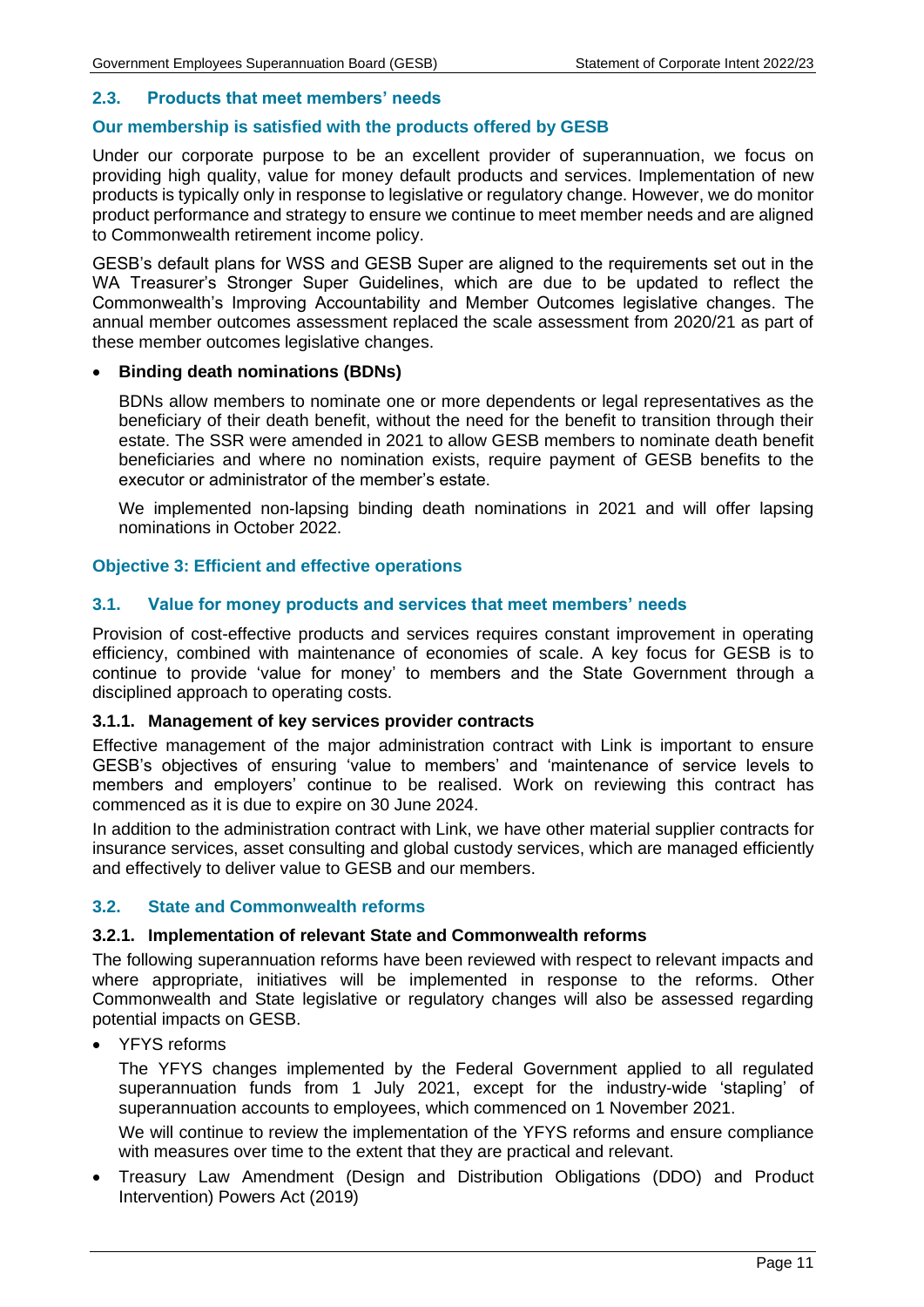- Corporate Collective Investment Vehicle Framework and Other Measures Bill 2021 (Retirement Income Covenant) (February 2022)
- Treasury Laws Amendment (Putting Members' Interests First) (PMIF) (2019) and (Protecting Your Superannuation Package) (PYS) (2019)

Relevant State reforms include:

- Integrity Strategy for WA Public Authorities (2020 2023)
- Disability Access and Inclusion Plan (DAIP)
- Digital Strategy for WA Government (2021 2025)

# **3.3. Administration efficiency**

We continue to efficiently manage costs and provide cost-effective products and services to our members. This requires continuous improvement in operating efficiency combined with maintenance of economies of scale.

Our budgeted cost per member to administer the accumulation schemes for 2022/23 is \$175. This is below the median for all superannuation funds and reflects our focus on cost efficiency<sup>11</sup>.

# **3.3.1. Reserves**

An AGR was established in September 2013 to support the costs of strategic development, Commonwealth superannuation reforms and other structural adjustments that are relevant for the accumulation and retirement income schemes.

Net excess income over costs for the market-linked schemes is transferred to the AGR, which in turn is transferred to an Operational Risk Reserve (ORR) when needed to maintain target levels. The ORR was established to be used in the case of an adverse operational event, as per the GESB Reserving Strategy.

An annual review of reserves is undertaken to set prudent target levels, which are incorporated in the annual pricing review to ensure scheme pricing aligns with the target levels of reserves. GESB distributed part of the WSS AGR to members in November 2021, to bring the WSS AGR in line with the target levels.

# **3.4. Insurance members can rely on**

We provide Death, SCI and TPD insurance for GESB Super and WSS members as part of their superannuation benefit, through group insurance policies with AIA Australia.

Our focus is on providing appropriate insurance cover that provides flexible, easy to use, value for money insurance products that members can rely on while not inappropriately eroding their superannuation balances.

#### **3.4.1. Insurance rate guarantee expiry**

The existing rate guarantee for insurance premiums is expiring on 30 September 2022. Prior to this GESB will negotiate the insurance premiums to apply after the current rate guarantee period and any changes to the insurance terms and conditions with our insurer.

# **3.5. Supporting employers in meeting their superannuation obligations efficiently and effectively**

Employers across the WA public sector are key stakeholders in GESB. GESB's Key Account Management (KAM) team actively engages with key stakeholders across all State government agencies to assist employers to meet their superannuation obligations efficiently and to ensure that they remain highly satisfied with the services provided by GESB (including seminars and webinars) and Link<sup>12</sup>.

In 2021 the KAM team worked closely with Link to implement further upgrades to Employer Online (ePass), GESB's secure online employer contributions portal. Phase 2 enhancements will be implemented in 2022.

<sup>11</sup> SuperRatings Annual Benchmarking Survey, 2021

<sup>&</sup>lt;sup>12</sup> GESB Employer Services Satisfaction Research, Research Solutions, 2020/21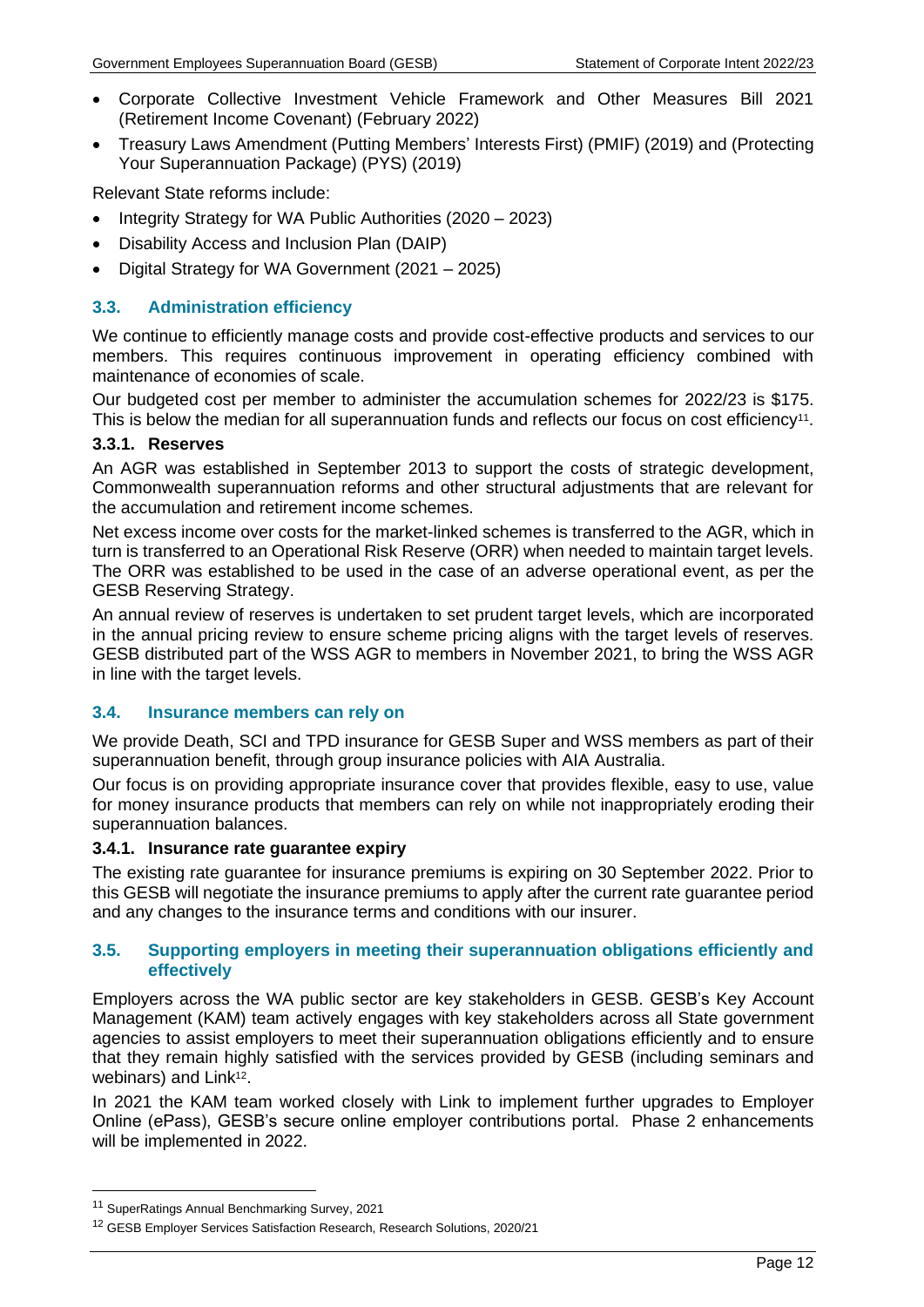# **3.3.1. Employer data integrity**

The Employer Data Integrity Project, aimed at improving the integrity of the data provided by employers via a strengthening of validations, errors and warnings within ePass, will be implemented from 2022/23 onwards. The aim is to ensure correct member details, reduce duplicate accounts, timely insurance creation and accuracy of information for Gold State Super (GSS) accounts.

# **Objective 4: Positive culture and stakeholders**

# **4.1. A positive and supportive organisational culture underpinned by strong values**

# **4.1.1. Highly regarded by stakeholders**

We exercise due care to safeguard and protect members' assets responsibly and uphold the key values of our fund.

We had a very positive experience with staff working from home during COVID-19 restrictions and since then we have seen increased participation in our long-standing home-based work policy. Around 75% of staff now work from home one or two days per week. We employed a market research consultant to conduct qualitative research with staff on the effectiveness and success of our response to COVID-19, to further inform our risk management and business continuity strategies into the future.

#### **4.1.2. Corporate governance**

During 2021 we reviewed the corporate governance framework as part of a standard policy review protocol. A summary of the framework has been distributed across GESB and an online training module has been implemented to ensure it is embedded across the organisation.

GESB is developing an online training module to provide staff with an understanding of how to identify, prevent and report money laundering and terrorism financing.

#### **4.1.3. PeopleStreme performance management**

Our online PeopleStreme module on performance management provides a tool for staff and managers to effectively track their progress and performance in meeting GESB's strategic objectives.

In 2022/23, the performance management module will be further embedded to use it as a reporting tool to the business and board, highlighting staff capability and competence to deliver on outcomes.

#### **4.1.4. Positive culture**

We are committed to developing a safe and productive culture. Utilising results of staff qualitative research, we are designing a new staff attitudes survey that measures culture, the work environment, perceptions of working for GESB, and how well we are achieving our corporate cultural goals.

We are also introducing annual staff sessions on ethical decision making, incorporating GESB's 'moral compass', which describes GESB's expectations and aspirations for our ethical, interpersonal and cultural environment and behaviours.

We will be commencing leadership training for the Executive Management Group (EMG) and senior managers and continue developing our competencies in relationships and interpersonal skills.

Other training identified for 2022 includes:

- Unconscious bias
- Accessibility and inclusion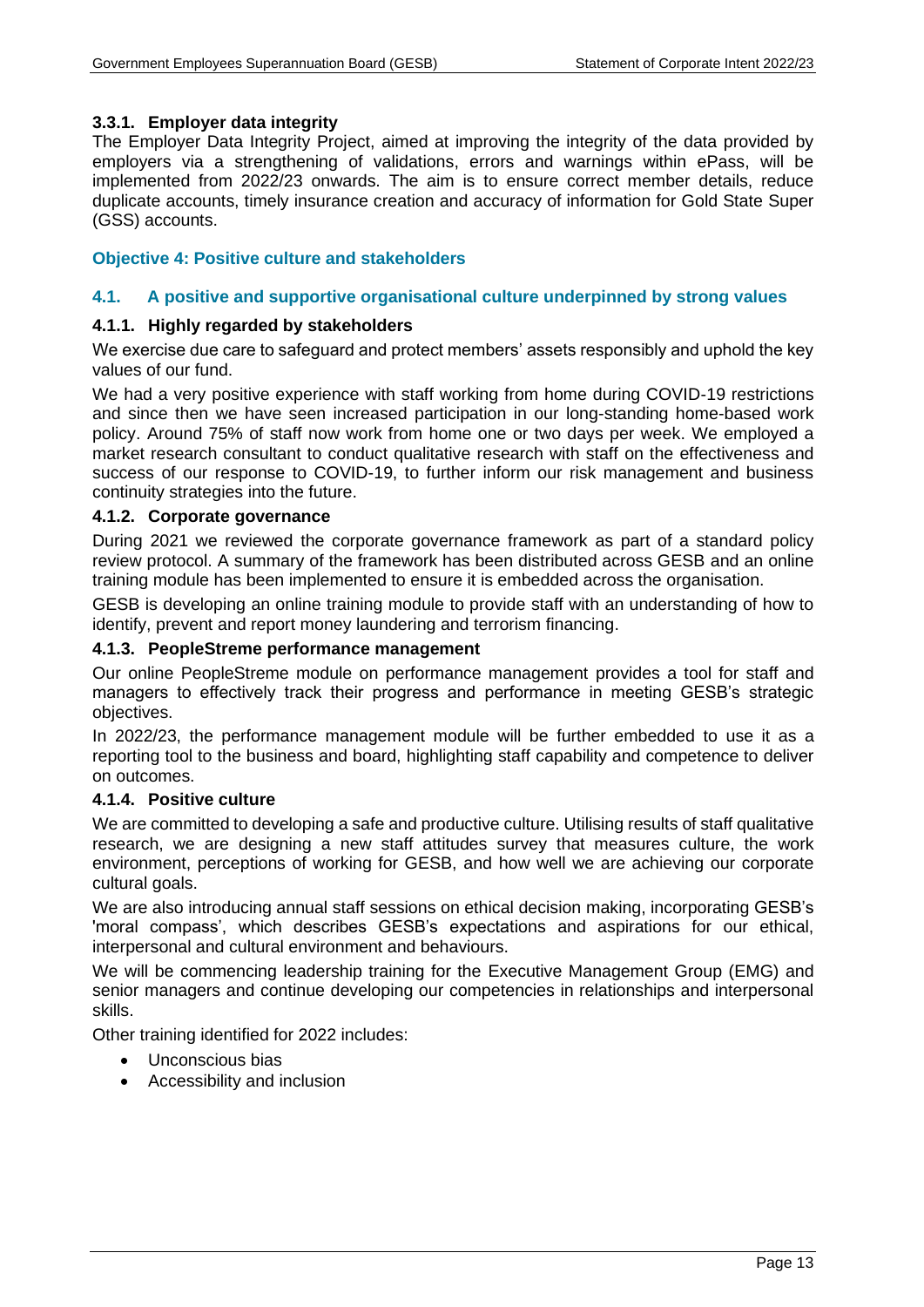# <span id="page-14-0"></span>**3 Performance and Risk Management**

# <span id="page-14-1"></span>**3.1 Performance targets**

Our strategic objectives reflect our focus on providing financial outcomes to members, investment returns that meet investment objectives, low fees and improved member engagement with their superannuation. We are also focussed on providing ongoing assistance to employers to fulfil their superannuation obligations effectively and efficiently.

The key indicators in this report measure value delivered to members and the quality of the services delivered. These include key effectiveness and efficiency performance indicators, as required by the *Financial Management Act 2006.*

#### **Key performance measures (2022/23)**

#### **Financial outcomes for our members**

GSS, GESB Super, WSS and RI Allocated Pension returns v primary objectives

GSS, GESB Super, WSS and RI Allocated Pension returns v benchmark

WSS and GESB Super default plans fee quartile (against industry)

#### **Member experience**

Member satisfaction with service

#### **Efficient and effective operations**

Administration cost per accumulation and defined benefit account

Employer satisfaction

Funds under management

Net funds flow

Administration expenses

Cost to asset ratio

#### **Positive culture and stakeholders**

Staff satisfaction

Unplanned turnover

# <span id="page-14-2"></span>**3.2 Risk management**

Our Risk Management Strategy facilitates management of all risks that may adversely impact members, staff, assets, operations and outsourced service providers. The strategy meets the requirements of subsection 52 (8) of the SIS Act and *AS/NZS ISO 31000:2018*.

# **Key material risks 1.** Loss of leadership and key staff adversely impacting capacity and capability **2.** Failure to achieve long term investment returns that meet investment objectives **3.** Failure to achieve satisfactory outcomes in relation to material outsourced providers **4.** Failure to maintain constructive stakeholder relations **5.** Material operational risk event **6.** Failure to maintain alignment between government policy and GESB's strategic direction **7.** Financial crimes against the State or GESB members

**8.** Impact of the COVID-19 pandemic on GESB's operations and strategic objectives

Note we will continue to review our material risks, with a specific focus on monitoring cyber risk, as it is increasing in materiality.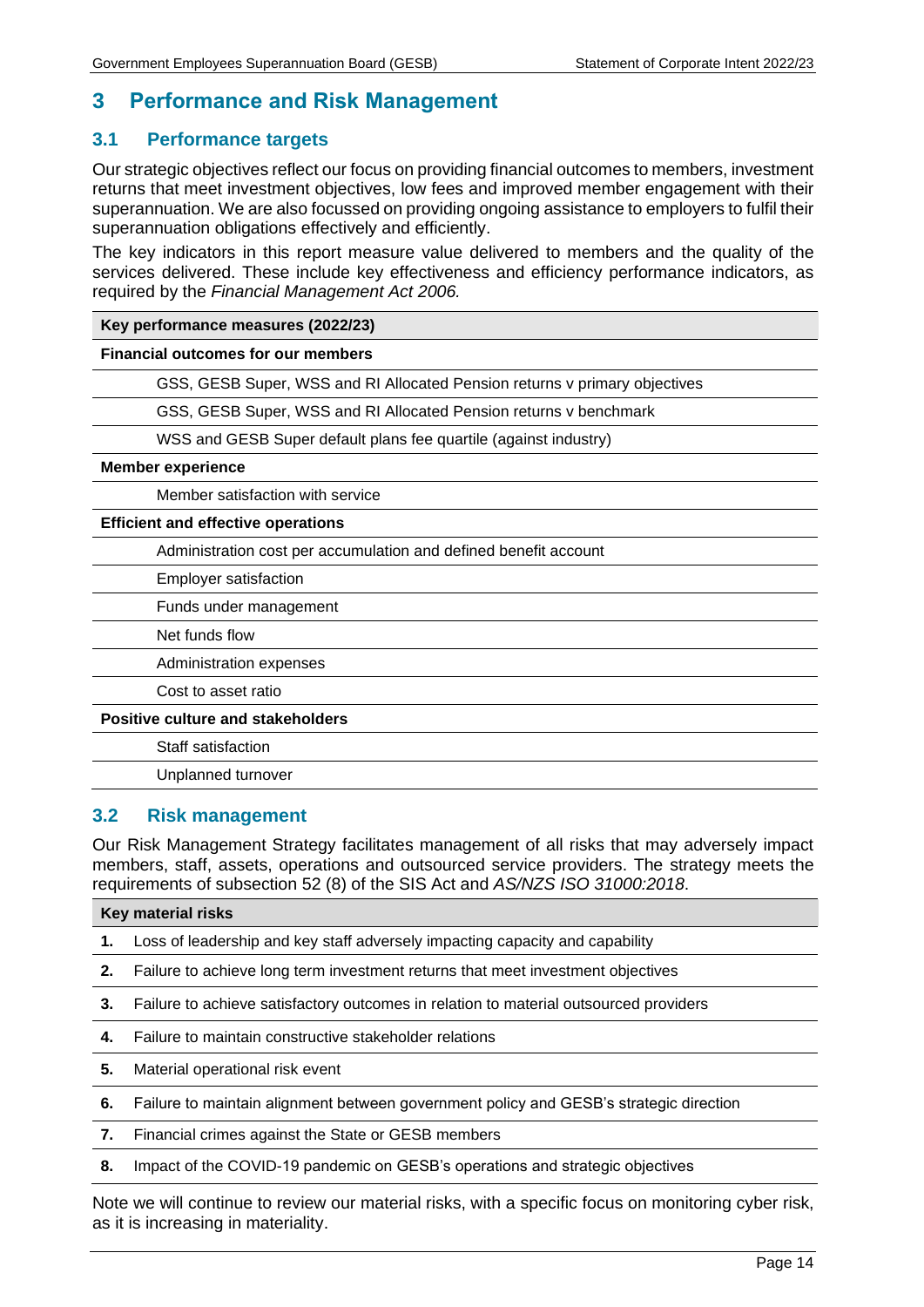# <span id="page-15-0"></span>**4 Financial forecasts**

|                                                               | <b>Reforecast</b> | <b>Projected</b> |
|---------------------------------------------------------------|-------------------|------------------|
| For the Financial Year Ending 30th June                       | 2021/22           | 2022/23          |
|                                                               | \$'000            | \$'000           |
| <b>Statement of Change in Net Assets</b>                      |                   |                  |
| <b>Opening Net Assets</b>                                     | 34,626,139        | 37, 111, 197     |
| <b>Income from Investments</b>                                | 1,984,643         | 2,131,114        |
| <b>Superannuation Revenue</b>                                 | 4,007,361         | 3,982,678        |
| Other Income                                                  | 7,696             | 7,358            |
| <b>Total Revenue</b>                                          | 5,999,699         | 6,121,150        |
| <b>Superannuation Benefit Payments</b>                        | 3,080,743         | 3,245,206        |
| <b>Administration Expenses</b>                                | 45,930            | 47,523           |
| <b>Investment Expenses</b>                                    | 78,432            | 84,087           |
| Other Expenses (incl Tax)                                     | 309,536           | 336,292          |
| <b>Total Expenses</b>                                         | 3,514,641         | 3,713,108        |
| <b>Closing Net Assets</b>                                     | 37, 111, 197      | 39,519,239       |
| <b>Net Assets by Scheme</b>                                   |                   |                  |
| Defined Benefit Schemes (Gold State Super and Pension Scheme) | 3,152,945         | 3,358,486        |
| West State Scheme                                             | 19,939,310        | 21,239,160       |
| <b>GESB Super</b>                                             | 7,347,652         | 7,826,648        |
| Retirement Income - Allocated Pension                         | 6,398,761         | 6,815,898        |
| Retirement Income - Term Allocated Pension                    | 15,639            | 16,659           |
| Reserves                                                      | 256,891           | 262,388          |
| <b>Total Assets</b>                                           | 37, 111, 197      | 39,519,239       |
| <b>Accumulation Scheme Surplus Deficit</b>                    |                   |                  |
| West State Super                                              | (1,082)           | (2, 202)         |
| GESB Super                                                    | 5,449             | 5,858            |
| <b>Retirement Allocated Pension</b>                           | 737               | 620              |
| Retirement Term Allocated Pension                             | (56)              | (64)             |
| <b>Total Accumulation Scheme Surplus/(Deficit)</b>            | 5,049             | 4,212            |
|                                                               |                   |                  |
| <b>Administration Expenses</b>                                |                   |                  |
| In house Administration Expenses                              | 9,184             | 9,978            |
| <b>Employment Expenses</b>                                    | 10,192            | 10,692           |
| Outsourced Administration Expenses                            | 26,262            | 26,853           |
| <b>Total Administration Expenses</b>                          | 45,638            | 47,523           |
| <b>Cost per Account</b>                                       |                   |                  |
| Average cost per Accumulation Account                         | 162               | 175              |
| Average cost per Defined Benefit Account                      | 207               | 218              |
| <b>Government Services Recoup</b>                             |                   |                  |
| <b>Benefit Payments</b>                                       |                   |                  |
| Gold State Super                                              | 288,076           | 263,738          |
| Pension Scheme                                                | 148,906           | 140,905          |
| Parliamentary Pension Scheme                                  | 11,140            | 9,287            |
| Judges Pension Scheme                                         | 18,674            | 19,723           |
| <b>Total Recoup of Benefit Payments</b>                       | 466,796           | 433,653          |
| <b>Administration Expenses</b>                                |                   |                  |
| Gold State Super                                              | 4,949             | 4,649            |
| Pension Scheme                                                | 1,422             | 1,359            |
| Parliamentary Pension Scheme                                  | 261               | 286              |
| Judges Pension Scheme                                         | 222               | 244              |
| <b>Government Services</b>                                    | 240               | 191              |
| <b>Total Recoup of Administration Expenses</b>                | 7,094             | 6,729            |
| <b>Total Consolidated Account Recoup</b>                      | 473,889           | 440,381          |